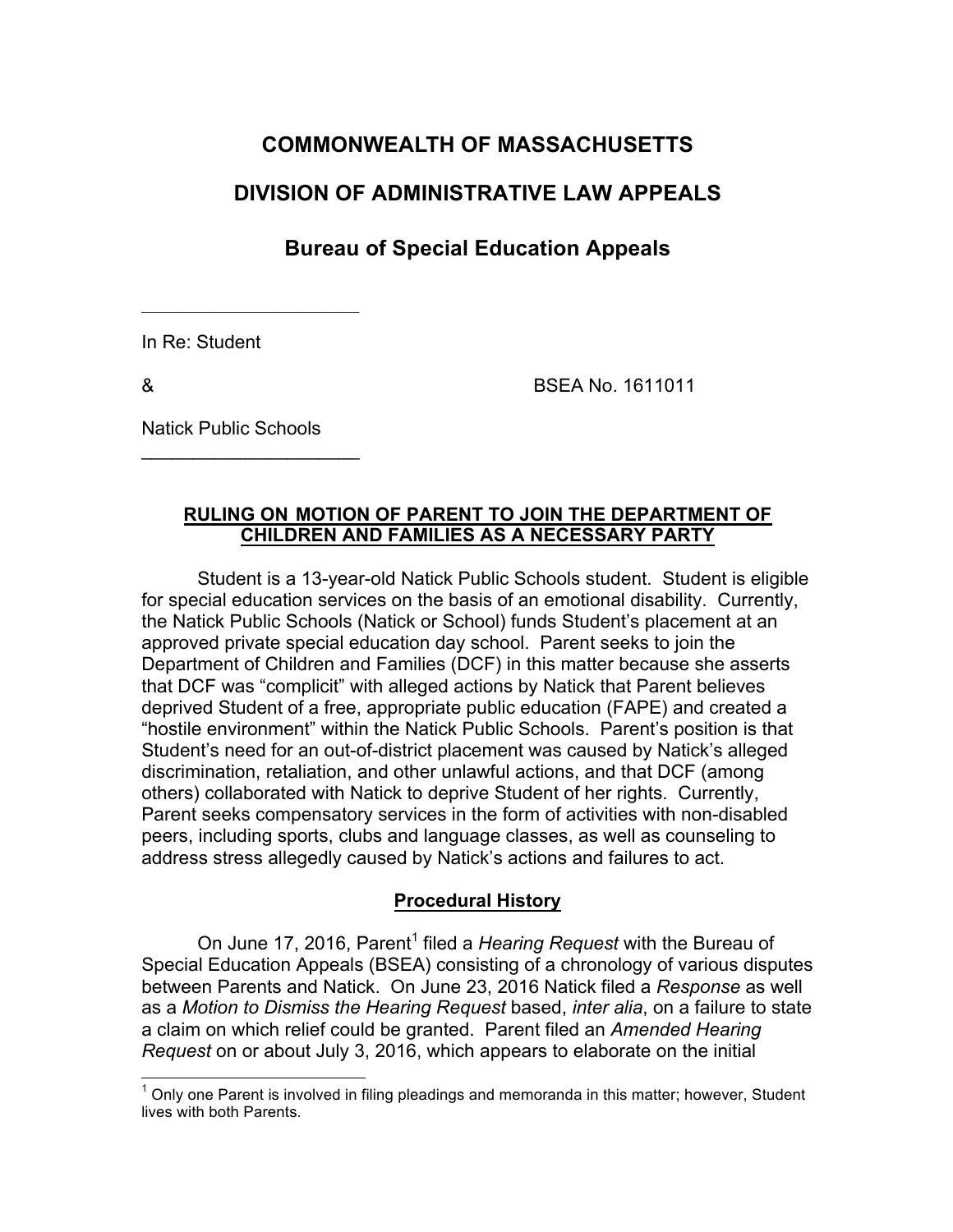*Hearing Request* and also add a claim of retaliation by Natick. On the same date, Parent also filed an *Opposition* to Natick's *Motion to Dismiss*. On July 16, 2016, Natick filed a *Response to the Amended Hearing Request* and *Supplemental Motion to Dismiss*. On July 25, 2016, Parent filed an opposition to the *Supplemental Motion to Dismiss.* This opposition contained a request to join DCF as a party to the pending BSEA matter. Parent served DCF with the opposition containing the joinder request between July 28 and August 1, 2016. DCF filed an *Opposition to Motion to Join* on August 10, 2016. Natick has not filed any response to Parent's *Motion*.

#### **Factual Background**

For purposes of this *Ruling,* I consider the following statement of facts, drawn from the parties' written submissions, to be undisputed. Student is a 13 year-old special education student attending a DESE-approved private special education day school. Natick currently funds this placement.<sup>2</sup> The appropriateness of the IEP and placement are not in dispute in the above-entitled matter.<sup>3</sup>

In or about November 2015 Natick applied for a Child Requiring Assistance (CRA) petition with the Juvenile Court. At about the same time, Natick also filed a report with DCF pursuant to MGL c. 119 §51A ("51A report"). Natick took both actions because of concerns about Student's school attendance. Additionally, at some point during the 2015-2016 school year, a Care and Protection ("C&P") action was filed in the Juvenile Court on behalf of Student pursuant to MGL c. 119 §24. On information and belief, Student's school attendance was a subject of the proceeding. Natick did not initiate the C&P proceeding, and the parties' submissions do not identify the petitioner in that matter. On or about March 31, 2016, Parents and DCF resolved the C&P matter via informal settlement. The case was ultimately dismissed in or about June 2016. Natick was not a party to the court case or the settlement.

The record does not indicate that Student ever entered DCF care or custody as a result of the Juvenile Court proceedings or otherwise. Student is not in DCF care or custody now. DCF does not currently have an open case on Student or her family and is providing no services to Student. $4$  There is no

<sup>2</sup> On August 15, 2016 Natick filed a *Motion to Join Framingham Public Schools* as a party in this matter based on DESE's determination dated August 9, 2016 that Framingham and Natick share programmatic and financial responsibility for Student's out-of-district placement pursuant to 603 CMR 29.10(2)(a)(2). The *Motion to Join Framingham* has no effect on this *Ruling*.

 $3$  Parent has expressed misgivings about the appropriateness of the private school placement, which she believes to be overly restrictive with an inappropriate peer group; however, she does not seek to change that placement at this time..

<sup>&</sup>lt;sup>4</sup> In its *Response* to the Parent's initial hearing request, Natick reported that on information and belief, DCF was still involved with Student's family; however, DCF denied any such involvement in its *Opposition* to Parent's joinder motion.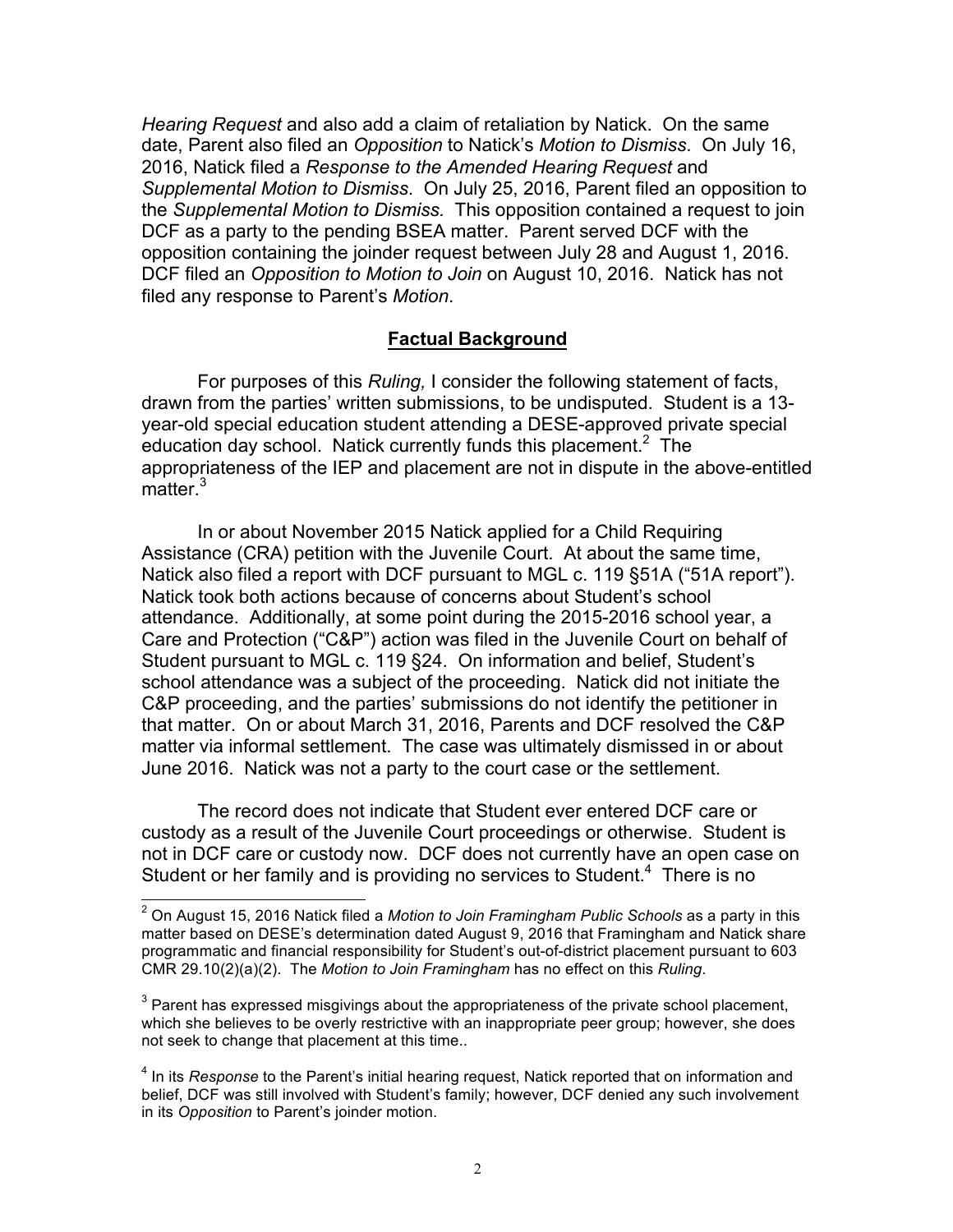indication in the parties' submissions that Parents have sought or are seeking such services.

# **POSITIONS OF THE PARTIES**

## **Position of Parent**

In her *Opposition to Natick's Supplemental Motion to Dismiss* (which contains the request to join DCF) Parent contends that DCF was "complicit with [Natick] in the denial of FAPE through intimidation, discrimination and harassment of the disabled." Further, Parent alleges that she (and Student's Father) only accepted the IEP for the private school because DCF's agreement to dismissal of the C&P was contingent upon such acceptance; had they not accepted the IEP and placement they risked loss of custody of Student to DCF.

## **Position of DCF**

DCF argues that the purpose of joinder would be to enable the BSEA to order it to provide services to Student in addition to the services provided by Natick. Because Parents have made no claim for services from DCF, there is no basis for joinder under the relevant statute and regulations. Further, the complete absence of any current involvement of DCF with Student or her family means that the BSEA could not issue any orders for services against DCF without contravening the Department's rules, regulations or policies.

### **Position of Natick Public Schools**

Natick has taken no position on the issue of joining DCF as a party in this matter.

### **Legal Framework**

Pursuant to M.G.L. c. 71B §3 the BSEA may order human service agencies to provide services to the child who is the subject of the hearing, as follows:

> The hearing officer may determine, in accordance with the rules, regulations and policies of the respective agencies, that services shall be provided by the [human service agencies including DCF] or any other state agency or program in addition to the program and related services to be provided by the school committee. *Id*.

The implementing regulation provides that "the jurisdiction of the [BSEA] over state agencies…shall be exercised in accordance with the rules, regulations and policies of the respective agencies…" 603 CMR 28.08(3). In other words,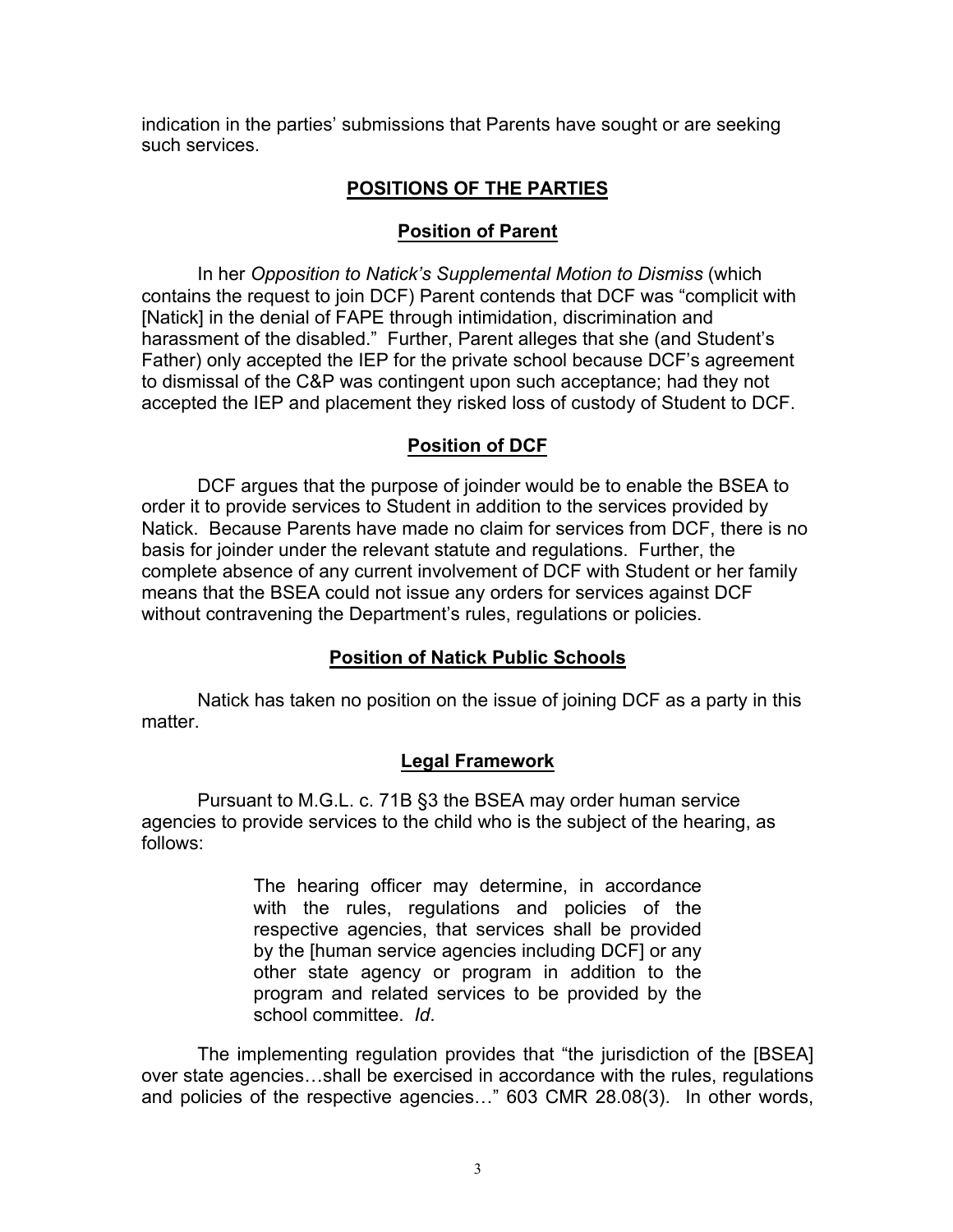the BSEA may order the agency to provide services that are (a) among those that the agency's own regulations authorize or require it to provide for the student at issue, and, (b) necessary to enable the student to benefit from the free, appropriate public education (i.e., special education and related services) already required of and provided by the school district.

Obviously, in order to exercise jurisdiction over the state agency, the BSEA must first join the agency as a party to the hearing at issue. Joinder is addressed in Rule I.J of the *Massachusetts Hearing Rules for Special Education Appeals (*BSEA *Hearing Rules)* which allows a BSEA hearing officer to join a person or entity as a party:

> …where complete relief cannot be granted among those who are already parties, or the person being joined has an interest relating to the subject matter of the case [such that]…the case cannot be disposed of in their absence. Factors in determining whether joinder is appropriate are: the risks of prejudice to the present parties; the range of alternatives for fashioning relief; the inadequacy of a judgement entered in the proposed party's absence and the existence of an alternative forum to resolve the issues. *Id*.

In general, factors that hearing officers consider in determining whether the criteria of 603 CMR 28.08(3) and Rule I.J have been met include the following: 5

- The student's eligibility for services from the agency;
- status (or lack thereof) as a current client of the agency;
- length and degree of involvement that the agency already has with the student, if any;
- likelihood that the evidence at hearing will show that the student needs services that only are available from the agency to benefit from special education, that the agency has refused or failed to provide such services, and that no appropriate forum exists to contest the agency's decision;

 <sup>5</sup> *In Re Boston Public Schools*, BSEA No. 06-5402, 12 MSER 209 (Figueroa, 2006) (DMH joined as a party where student was already eligible for and receiving DMH services and was highly likely to continue needing DMH services that the LEA could not necessarily provide); *In Re: Medford Public Schools*, BSEA #01-3941, 7 MSER 75 (Crane, 2001) (Former Department of Mental Retardation, or DMR, now Department of Developmental Services or DDS, joined as a party where the adult student needed and was eligible for a DMR-funded group home to provide her with housing in order to attend school).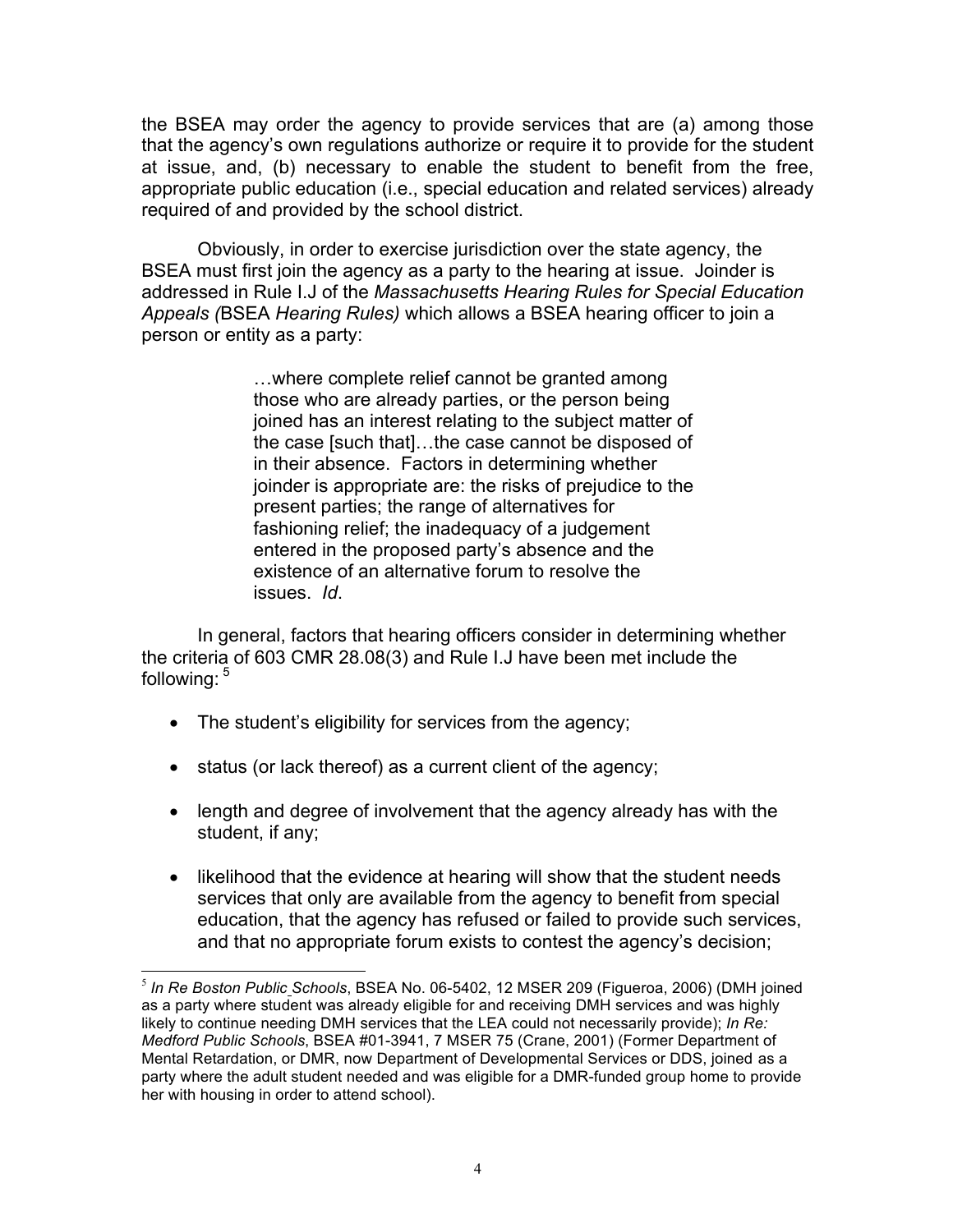- likelihood that an order to the school district alone will provide the student with FAPE;
- administrative efficiency of joining a potentially responsible state agency early in the proceeding.

On the other hand, the BSEA has declined to join human services agencies in situations where the agency has found the student ineligible or has not determined eligibility under its own regulations, $6$  where the student is eligible only for minimal services from the agency, $7$  or where agency involvement in the future is theoretically possible but speculative.<sup>8</sup>

### **RULING AND DISCUSSION**

Based on the relevant law as applied to the facts asserted by the parties, I rule that Parents' Motion to Join DCF as a party in this matter is DENIED. My reasoning follows.

DCF should not be joined as a party in the instant case because none of the criteria for joinder listed in the "Legal Frameworks" section of this *Ruling* have been met. Student is not a current client of DCF. She is not in DCF care or custody, voluntary or otherwise, and receives no DCF services. Moreover, Parents seek no DCF services for Student and/or their family now, and there is no evidence in the parties submissions that they intend to do so in the future. The relief sought by Parent in the instant case consists of compensatory services in the form of access to general education classes and activities in addition to Student's current educational placement. These are services typically and routinely provided by school districts without human service agency involvement; complete relief can be granted if DCF is not a party.

Neither of the current parties--Parents or Natick--alleges that Student needs services from DCF in addition to the services already provided by the school district in order to receive a FAPE. The prior involvement that DCF had with the family was of short duration; even if the involvement was intensive (and

<sup>6</sup> See, e.g., *In Re Boston Public Schools*, BSEA No. 06-6542, 12 MSER 203 (Figueroa, 2006) and *In Re West Springfield Public Schools*, BSEA No. 04-5315, 10 MSER 472 (Byrne, 2004) In both cases, the hearing officer declined to join DMH as a party when DMH previously had found the student ineligible for agency services. The BSEA occasionally has joined state agencies that have not determined eligibility, but only in extraordinary circumstances such as a "substantial showing of agency misaction," or where the agency is providing services without having determined eligibility. *In Re Ware Public Schools*, BSEA No. 05-4126, 11 MSER 137 (Byrne, 2004)

<sup>7</sup> See: *In Re: Brockton Public Schools*, BSEA No. 02-3337, 8 MSER 208 (Oliver, 2002) Hearing officer denied joinder of DMR in residential placement case when the student's DMR eligibility was limited to family support services.

<sup>8</sup> See *In Re: Plymouth Public Schools*, BSEA No. 06-2584, 12 MSER 33 at 35, (Crane, 2006), citing *In Re Ware Public Schools*, BSEA No. 05-4126, 11 MSER 137, 139 (Byrne 2004)